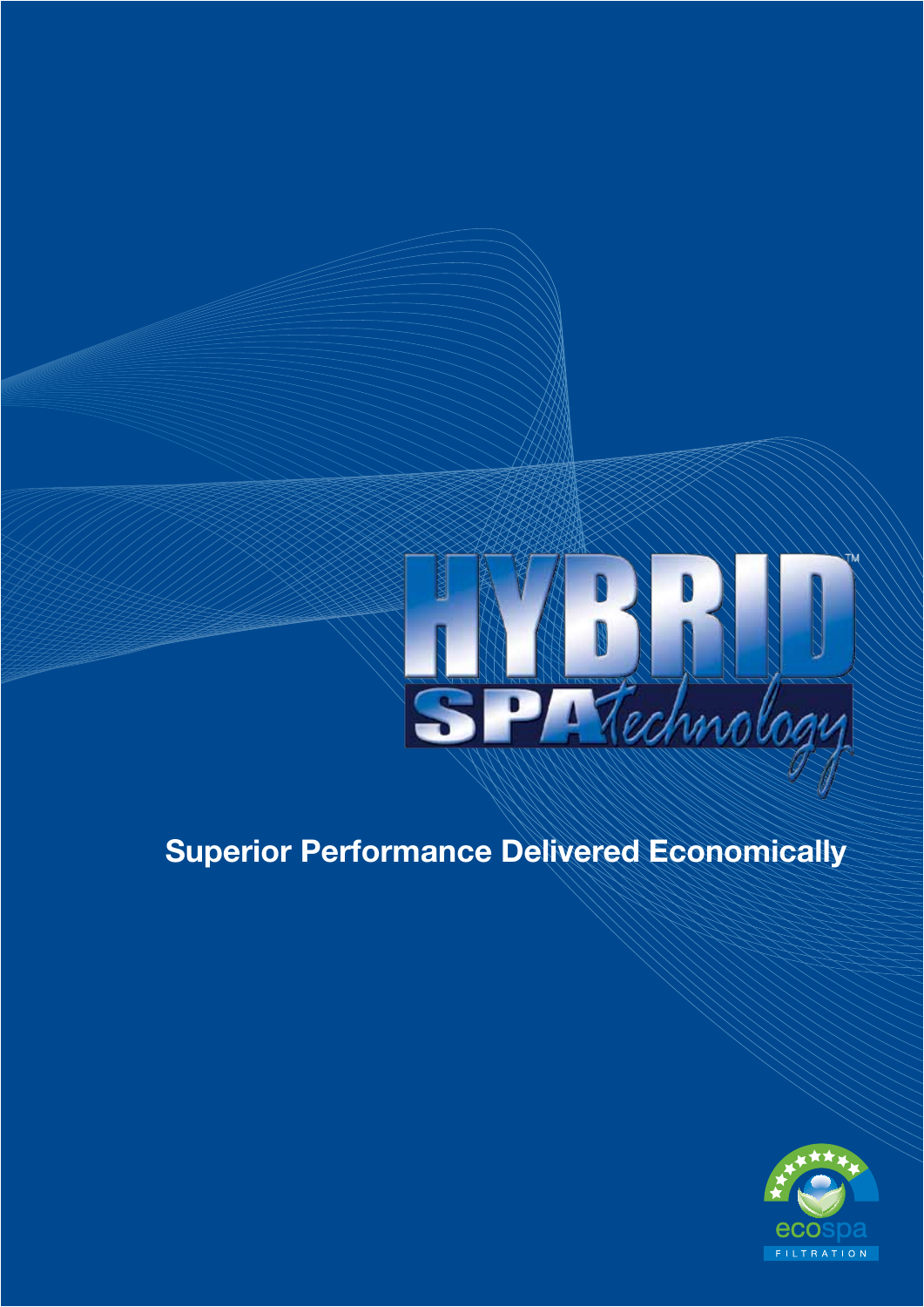# **HYBRID** Eco Spa Filtration System

**The secret is the technology.** While some regular pumps use induction motors such as two-speed pumps, variable-speed pumps use energyefficient permanent magnet motors, similar to those found in hybrid cars. Overall, variable speed pumps require less maintenance and feature a number of automatic controls that run the pump to meet system demands. Variable speed pumps respond to the needs of the flow required by spa heating systems. A traditional water filter pump system will deliver a pressure higher than you need, which is a significant waste of energy. Hybrid Eco Spa Filtration System allows you to change the speed of the pump to suit the level of demand.

### **A sparkling clean spa is no longer a drain on your pocket or the environment.**

The Hybrid Eco Filtration Pump decreases power usage and Carbon emissions, lowers energy costs and reduces noise levels - resulting in a quiet, cost effective product that is safe for the environment.

- 1500rpm filtration and 1900rpm heating
- Virtually noiseless at low speed
- Significantly reduces energy usage compared to traditional spas.
- Totally enclosed, fan cooled, permanent magnet brushless DC motor for simple servicing.
- Motor double sealed for total separation between the spa water and the pump shaft.
- German design and engineering combines for ultimate efficiency.
- Corrosion resistant with the use of stainless steel shaft.

Operating a spa with the revolutionary Hybrid Eco Filtration Pump, you can save over 68% of the energy consumed by running a traditional 2 speed pump.



Variable Speed Intelligent Spa Circulation Pump



### **Annual Energy Usage to Filter 38,000ltrs per day**

### **4500 4000 3500 3000 2500 2000 1500 1000 500 <sup>0</sup> KwH Per Annum Traditional 2 Speed Pump Hybrid Eco Spa Filtration System**

### **Flow Rates**



## **HYBRID** Gas Heat Cell

The HYBRID Gas Heat Cell is Australia's only purpose built spa heater constructed from powder coated ZAM (corrosion protection) to withstand the harshest operating conditions. Available in 2 models, these HYBRID heaters are the only Australian made spa heaters designed to heat the largest and smallest of spas.

The HYBRID Gas Heat Cell provides an extensive list of standard features including:

- Digital thermostat display.
- Energy saving 'hot surface ignition'.
- Polymer headers for longer life.
- Service code diagnostics.
- Child-lock function.
- Australian manufacture and design excellence.

### **Selecting the right size Hybrid heater for your swim spa or spa requirements**

| Model      | Temperature Rise per Hour (SPA) |              |              |      |           |  |  |
|------------|---------------------------------|--------------|--------------|------|-----------|--|--|
|            | Spa Volume (Litres)             |              |              |      |           |  |  |
|            | 1000                            | 2000         | 3000         | 4000 | 5000      |  |  |
| HYBRID 131 | $23^\circ$                      | $12^{\circ}$ | $7^\circ$    | 6°   | $5^\circ$ |  |  |
| HYBRID 200 | $39^\circ$                      | $20^{\circ}$ | $14^{\circ}$ | 11°  | R۰        |  |  |

### **Specifications**

| Model      | <b>Nominal Rating</b> |              |                    |              | <b>Approximate Dimensions</b> |             |                    |               | <b>Connections</b> |       | Indoor                                 |                         |
|------------|-----------------------|--------------|--------------------|--------------|-------------------------------|-------------|--------------------|---------------|--------------------|-------|----------------------------------------|-------------------------|
|            | <b>Natural Gas</b>    |              | <b>Propane Gas</b> |              | <b>All Models</b>             |             |                    |               | Gas                | Water | <b>Installations</b>                   |                         |
|            | Input<br>MJ/h         | Output<br>kW | Input<br>MJ/h      | Output<br>kW | Height<br>mm                  | Width<br>mm | <b>Depth</b><br>mm | Weight<br>kgs | mm                 | mm    | <b>Flue</b><br><b>IDiameterl</b><br>mm | Height<br>Overall<br>mm |
| HYBRID 131 | 120                   | 24           | 117                | 24           | 860                           | 440         | 650                | 35            | 20                 | 40    | <b>NA</b>                              | <b>NA</b>               |
| HYBRID 200 | 196                   | 44           | 185                | 41           | 1085                          | 530         | 650                | 70            | 20                 | 50    | 175                                    | 1550                    |



### HYBRID 200

Suitable for either indoor or outdoor installations. Outdoor hood supplied standard with heater.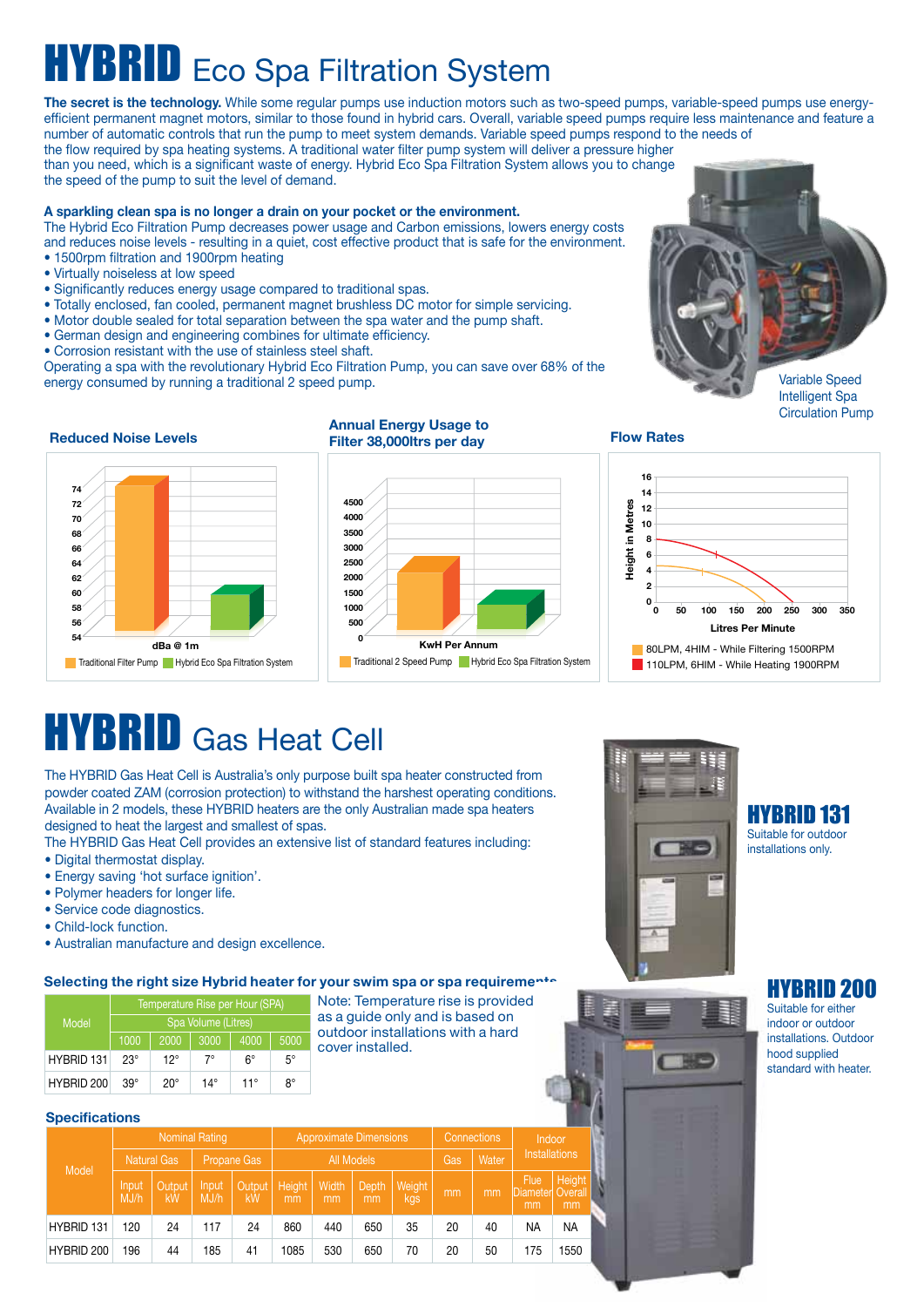

With Hybrid Spa Technology there is no need to keep your spa hot all the time. The Hybrid system will heat your spa from 20 degrees to 36 degrees in just under one hour. Our new Hybrid System consisting of the Intelligent Bridge Control, Multi-Speed Eco Filtration System, Hybrid Heat Cell and Hybrid Intelligent Control System, work together in harmony to reduce the running cost of your spa.

With our NEW patented Intelligent Bridge Control, it is now possible to run the Eco Filtration Pump on your spa at a lower

level of power consumption when you do not need the spa to heat, and to increase the pump speed when heating is required.

When the Hybrid Intelligent Control System calls for heat, the Variable-Speed Eco Filtration Pump will instantly increase speed, to enable enough flow for the Hybrid Gas Heat Cell to heat your spa to the desired temperature. Once the temperature has been reached, the pump will automatically reduce the speed to power save mode.

The new Hybrid Spa System will reduce the running cost of your spa to as little as \$3.60 per week\*. \* Based on Filtering your spa for 8 hours per day, 7 days a week and using your spa once per week.

### **Benefits:**

- Save on heating costs
- Quick heat up times
- Reduces carbon footprint
- Reduces chemical usage
- Saves you money
- Cleaner water (filters 38,000ltrs per day)

**'Superior Performance Delivered Economically'**